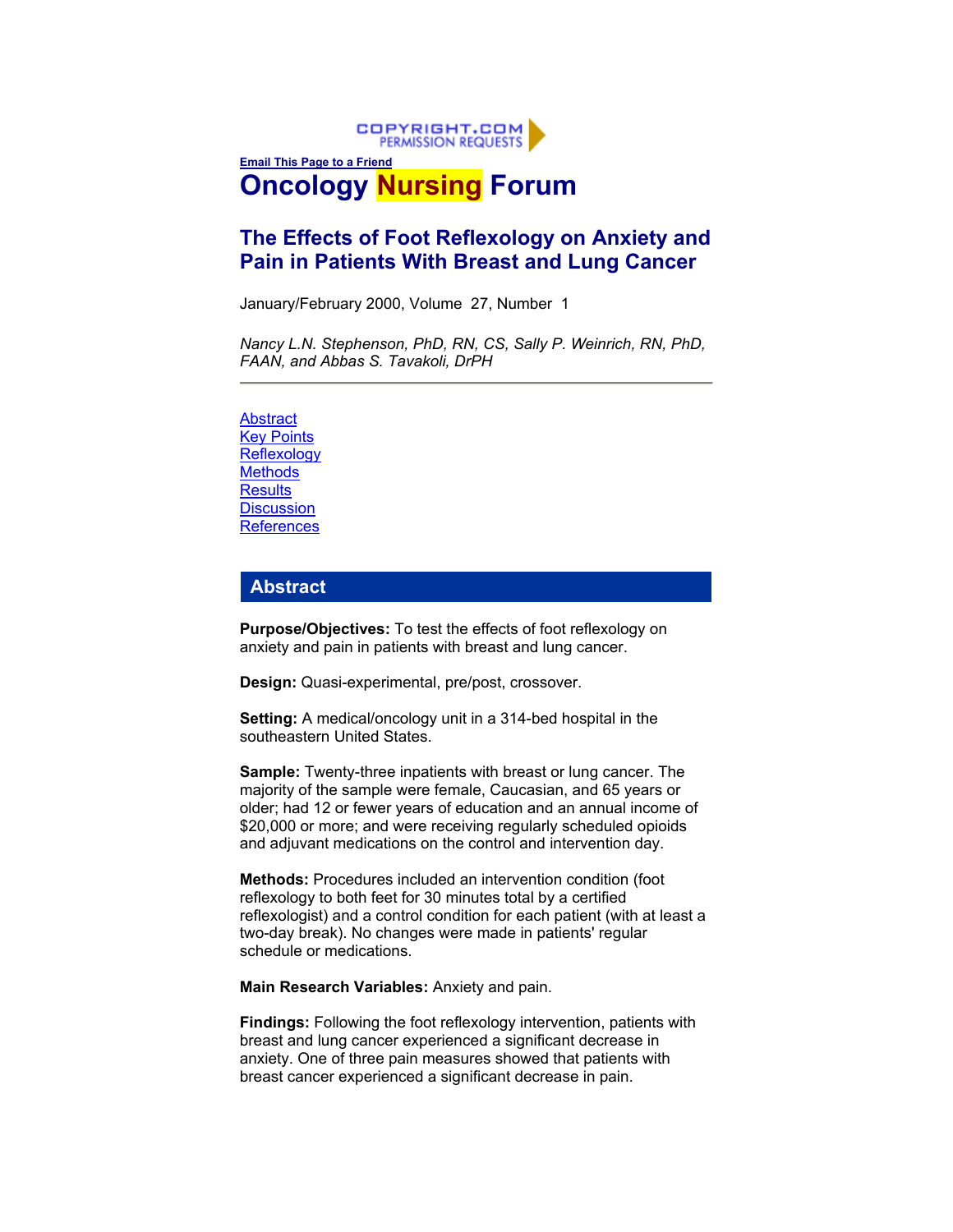**Conclusions:** The significant decrease in anxiety observed in this sample of patients with breast and lung cancer following foot reflexology suggests that this may be a self-care approach to decrease anxiety in this patient population.

**Implications for Nursing Practice:** Professionals and lay people can be taught reflexology. Foot reflexology is an avenue for human touch, can be performed anywhere, requires no special equipment, is noninvasive, and does not interfere with patients' privacy.

### [Top of Page](http://www.ons.org/xp6/ONS/Library.xml/ONS_Publications.xml/ONF.xml/ONF2000.xml/JF2000.xml/Members_Only/)

## **Key Points**

- 1. Foot reflexology is a form of foot massage that targets points on the foot believed to correspond to parts of the body.
- 2. With an increased interest in complementary therapies, foot reflexology may appeal to oncology nurses because of the potential relaxation effects.
- 3. Study findings indicate that foot reflexology has a possible positive effect on anxiety reduction. Effects on pain reduction are less clear.
- 4. Nurses interested in using foot reflexology should undergo training and certification.

Many patients living with cancer experience anxiety, and 75% of patients with advanced cancer experience pain (U.S. Department of Health and Human Services, 1994). Patients must manage their anxiety and pain as chronic problems.

Patients with cancer often try alternative therapies (e.g., massage, reflexology, therapeutic touch, herbs, special diets) (Dossey, Keegan, Guzzetta, & Kolkmeier, 1995; Montbriand, 1994). However, patients often make these choices based on limited information about the efficacy of the therapies (Montbriand, 1995). Healthcare providers must conduct more research about these therapies if they are to help patients make wise choices about them (Montbriand, 1993).

[Top of Page](http://www.ons.org/xp6/ONS/Library.xml/ONS_Publications.xml/ONF.xml/ONF2000.xml/JF2000.xml/Members_Only/)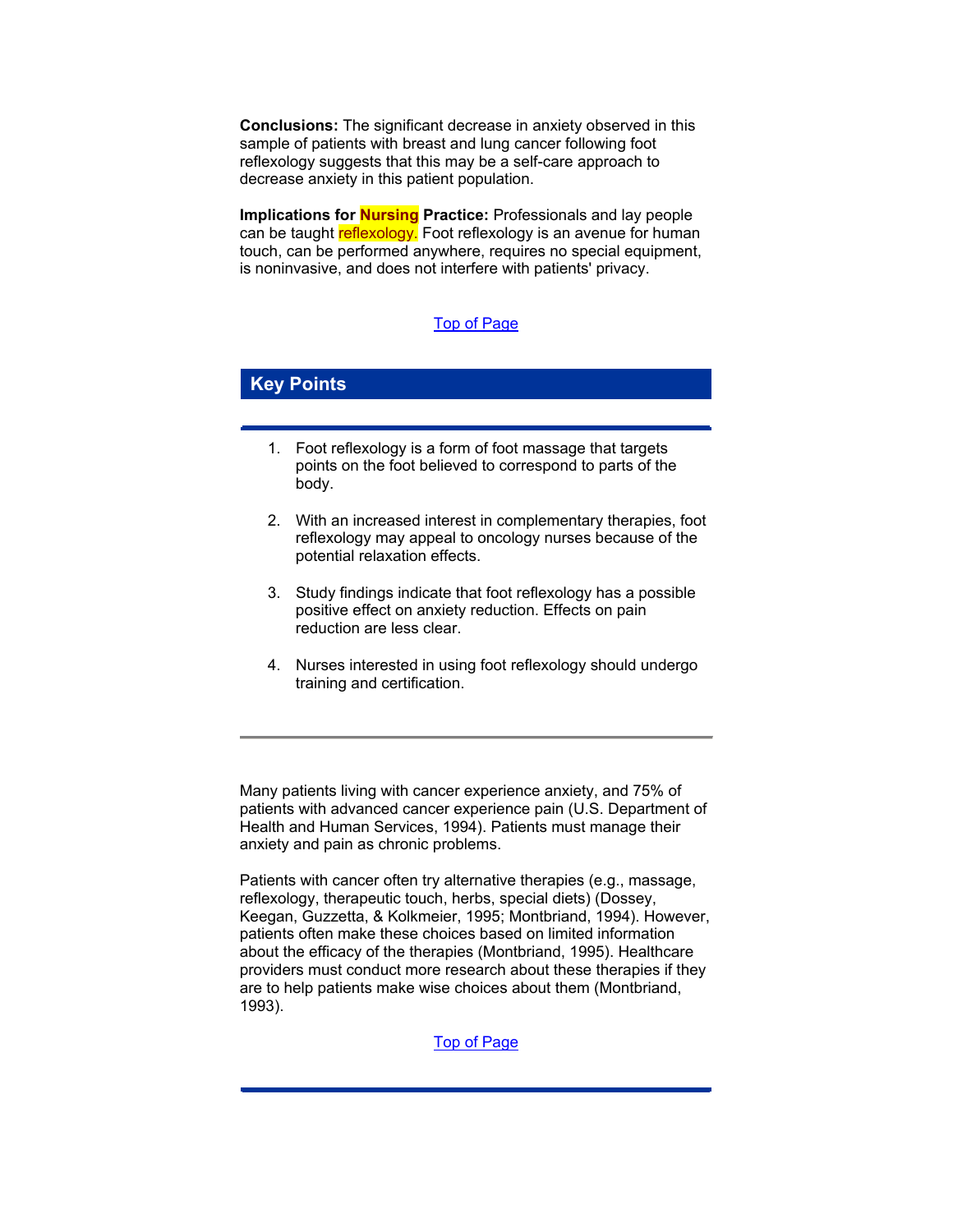## **Reflexology**

Reflexology is a form of foot massage designed to harmonize bodily functions and thus have a healing and relaxing effect (Tappan, 1978). Reflexology is based on the premise that "there are reflex areas in the feet and hands that correspond to all of the glands, organs, and parts of the body" (Byers, 1983, p. 11). Reflexology has been used since ancient times to promote relaxation (**Booth**, 1994; Byers; Dobbs, 1985). In recent years, it has been used as an alternative or complementary therapy to relieve stress and tension, improve the blood supply, and promote homeostasis (Dossey et al., 1995; Micozzi, 1996). Explanations for its effects are based on several theories. For example, the energy theory proposes that organs communicate via an electromagnetic field and reflexology assists energy to recirculate through blocked pathways. The lactic acid theory states that lactic acid is deposited as microcrystals in the feet and reflexology crushes the crystals and allows for the free flow of energy. The theory of proprioceptive nervous receptors states that a connection exists between the areas of the feet and the body organs and that reflexing the feet affects the organs. Foot reflexology produces its relaxing effect by relieving tension and stress related to physical problems. This relaxation affects the autonomic response, which, in turn, affects the endocrine, immune, and neuropeptide systems (Dossey et al.). Finally, the psychological explanation states that reflexology is simply a method of showing care and concern for patients (Dobbs). Reflexology's relaxing effect supported this study.

No research has examined reflexology as a treatment for patients with cancer, although studies have tested the effects of other nonpharmacologic interventions (e.g., massage) on patients' anxiety and pain (Barbour, McGuire, & Kirchhoff, 1986; Crowther, 1991; Ferrell, Cohen, Rhiner, & Rozek, 1991; Ferrell-Torry & Glick, 1993; Meek, 1993; Weinrich & Weinrich, 1990; Wilkie, Lovejoy, Dodd, & Tesler, 1988). Patients with cancer cited massage as a method of nonpharmacologic pain control they used (Barbour et al.). While observing patients' pain-control behaviors, researchers noted the use of more pain-control behaviors than patients reported (Wilkie et al.), which supports inclusion of participant observation in research designs examining patients with cancer who are experiencing pain. A pilot study found that male patients with cancer experienced a significant decrease in pain after a 10-minute massage (Weinrich & Weinrich). Although pain was not significantly decreased one to two hours following massage, massage was advocated as a short-term nursing intervention. Ferrell-Torry and Glick found similar results after patients with cancer received a 30-minute massage. These nine men demonstrated a decrease in physiologic indicators and improved self-reports of their perception of pain and anxiety. Meek confirmed positive results after male and female patients enrolled in hospice received a three-minute back massage. The patients' decrease in heart rate and diastolic blood pressure and increase in skin temperature were evidence of their increased relaxation.

Ferrell et al. (1991) reported that patients with cancer experienced decreased pain specifically after foot massage, but no other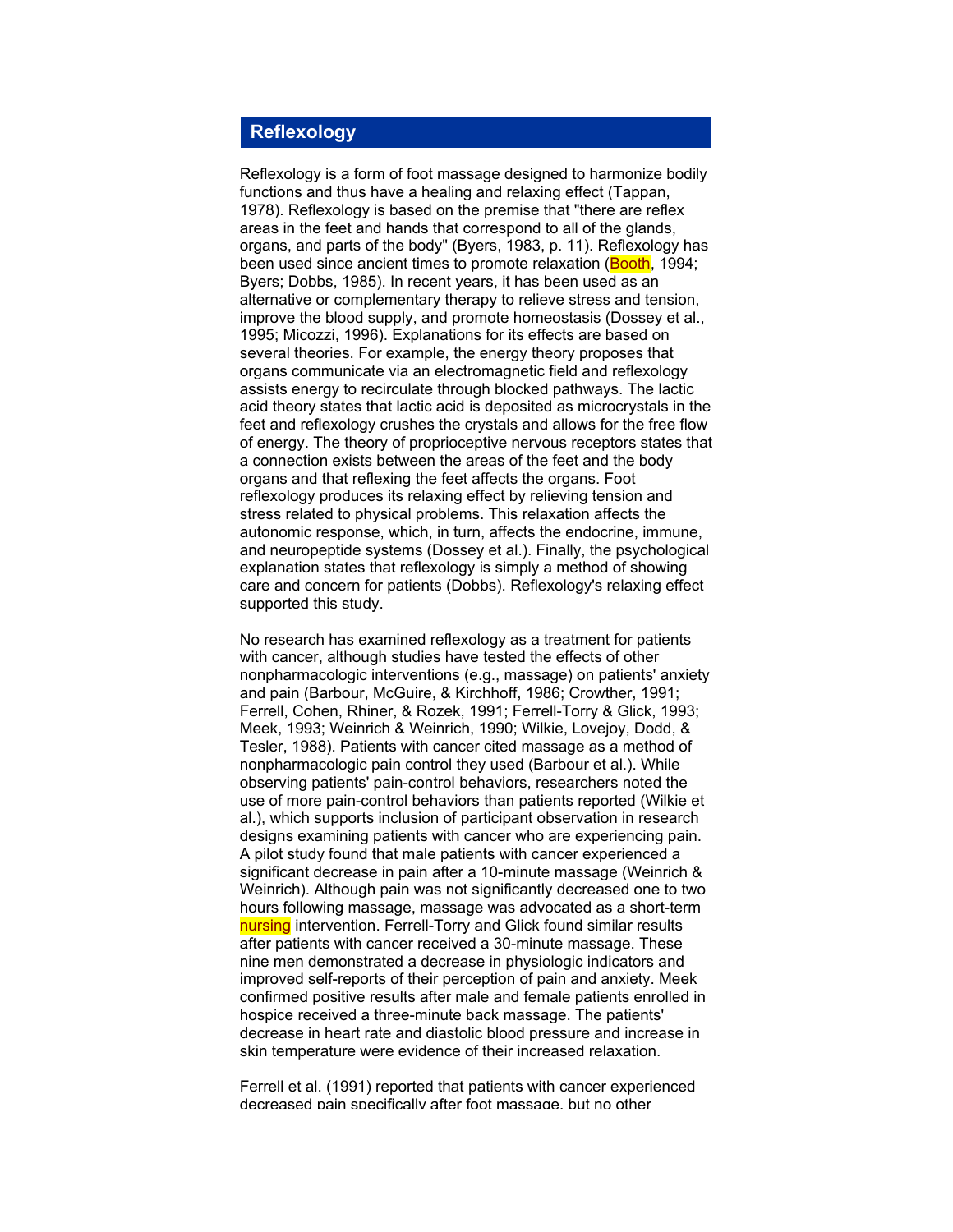research about reflexology and patients with cancer has been reported. However, reflexology treatments during an eight-week period in a randomized controlled study decreased premenstrual signs and symptoms (including anxiety) significantly more in an intervention group than in the placebo group (n = 35) (Oleson & Flocco, 1993). Omura (1994) used a procedure to map organ representation on the hands and feet of 10 subjects. Omura did not report statistical significance but claimed physiologic results based on an anatomic design. Reflexology has been used as an alternative or complementary therapy to relieve stress and tension, improve the blood supply, and promote homeostasis (Dossey et al., 1995; Micozzi, 1996). This article reports a study of the effects of reflexology on anxiety and pain in patients with cancer.

#### [Top of Page](http://www.ons.org/xp6/ONS/Library.xml/ONS_Publications.xml/ONF.xml/ONF2000.xml/JF2000.xml/Members_Only/)

#### **Methods**

This study was a quasi-experimental, pre/post, crossover trial, with patients serving as their own control (Daly, Bourke, & McGilvray, 1991). This design is appropriate when a treatment such as reflexology produces an immediate effect that may disappear after the treatment is removed. The patients were randomized to two groups: Group A (receiving reflexology on the first contact) and Group B (receiving reflexology on the second contact). The researcher used a coin toss to determine which patients were assigned to the control group first and which patients were assigned to the intervention group first. The researcher then alternated assignment of control and intervention for each of the patients, ensuring that every other patient was assigned to Group A or Group B. Anxiety and pain were measured prior to the intervention, at the beginning of the control time (a 30-minute time period during a day without the intervention), following the intervention, and at the end of the control time.

#### **Setting and Sample**

Patients were on an 18-bed medical/oncology unit in a large regional hospital in the southeastern United States. All patients with lung or breast cancer were included in the study during a 20-week period if they were 21 years or older, spoke English, and gave informed consent. Only patients with breast and lung cancer were chosen to limit the types of chronic cancer-related pain (somatic or visceral). Payne (1990) and Portenoy (1990) recommended limiting the types of pain. Because different cancers have different pain characteristics, limiting the types of pain makes the population more homogenous. A nurse researcher asked the patients with breast and lung cancer who met the criteria (determined through chart review) to complete a visual analogue scale (VAS) for anxiety (Herman, 1990). If patients reported any anxiety on the VAS, they were asked to participate in the study. Patients with cancer who reported no anxiety on the VAS were excluded. Patients who had surgery within the past six weeks, open skin wounds on their feet, a foot tumor or foot metastasis, or radiation treatment to the feet also were excluded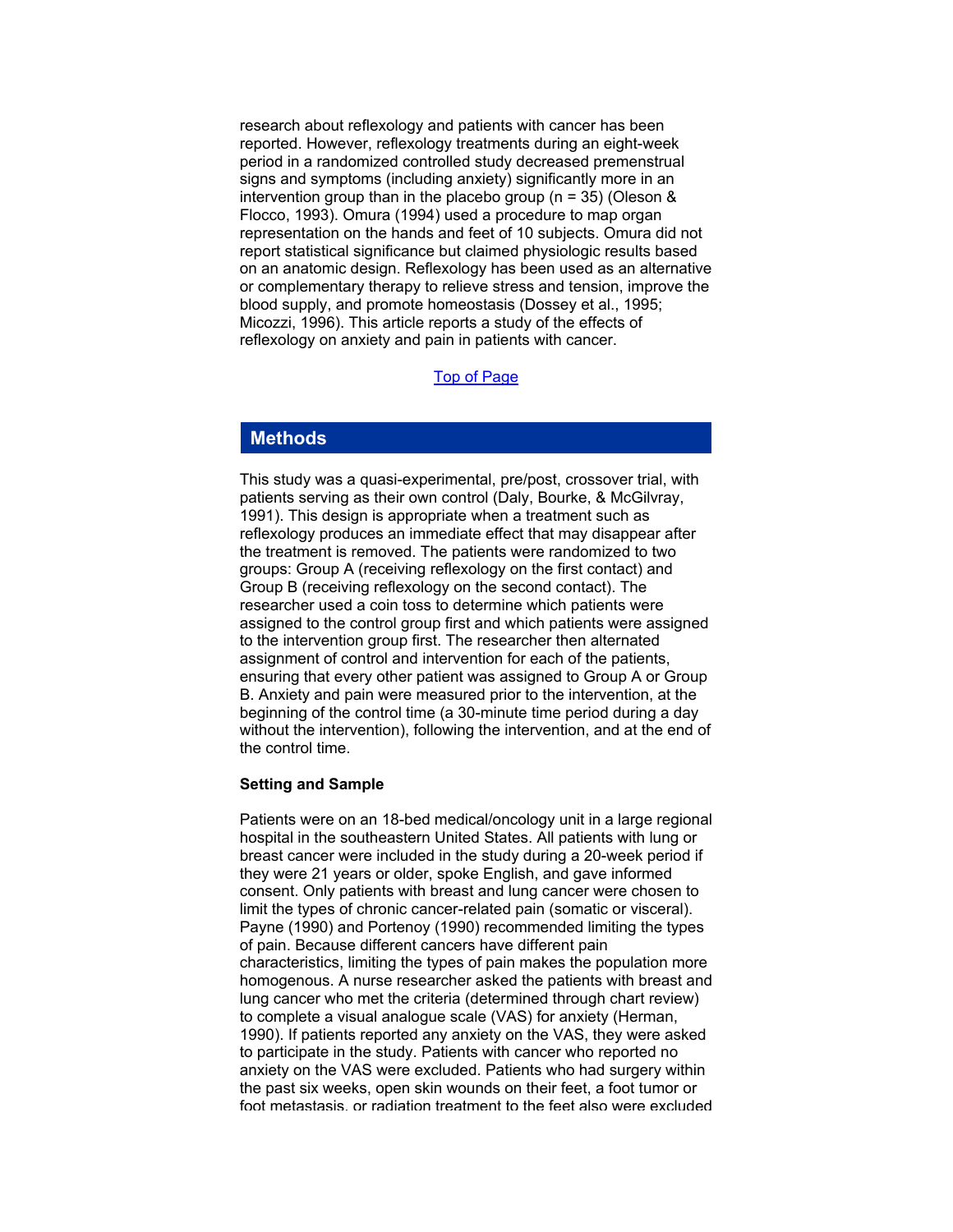to separate patients experiencing chronic pain from those experiencing acute pain (City of Hope National Medical Center and Beckman Research Institute, 1993). Patients who received radiation to the site of pain were excluded. Patients with dementia or peripheral neuropathy also were excluded to ensure their responses were accurate (McDonald & Bruera, 1990). In addition, patients who had recent surgery were excluded to differentiate chronic cancerrelated pain from acute surgical pain (Coyle & Foley, 1987).

The oncologists required a medical consultation before the researcher was allowed to seek participation in the study from patients exhibiting any possible symptoms of deep vein thrombosis. Reflexology is not contraindicated for patients with deep vein thrombosis, but the required medical consultation was physician preference. As in other studies (Booth, 1994; Byers, 1983), patients with lower limb circulatory problems (e.g., phlebitis, gallstones, kidney stones) did not receive foot reflexology to the areas of the foot associated with the diseased areas of the body but received foot reflexology to other areas of the foot. Avoiding reflexology to the affected areas of the foot that are associated with other problem areas of the body is a safety precaution to prevent, for example, stones or possible emboli from moving and causing complications.

Most of the patients on the medical/oncology unit experienced chronic cancer-related pain for which pain medications were ordered. Twenty-four patients agreed to participate in the study; however, one patient died before the reflexology intervention, leaving a final sample of 23. Even though all of the patients experienced pain at some time during their hospitalization, they did not always experience it during the time of measurement for the study.

#### **Intervention**

The International Institute of Reflexology, which uses the Original Ingham Method, trained and certified the researcher as a reflexologist. Before patients were enrolled in the study, reflexology was described explicitly to them through a written protocol and a form that illustrated the areas that would be reflexed (i.e., areas on the foot related to a body part or organ that are stimulated by pressure of the reflexologist's thumb or forefinger).

Foot reflexology was chosen because most of the patients were receiving IV fluids through the hands or arms, making hand reflexology less appropriate. Of the 30-minute reflexology session, 15 minutes were spent reflexing the areas of the feet corresponding to areas of patients' self-reported pain and organs or body parts where cancer sites were located (to promote homeostasis) (Byers, 1983; D. Byers, personal communication, November 1, 1996). If patients reported no pain, the reflex areas on the feet associated with the organs or body parts where the cancer was located were reflexed. The specific areas reflexed for breast cancer and lung cancer (i.e., the balls of the feet and on top of the feet over the balls) are identical. Byers defined helper areas as areas that, when reflexed, may have a direct effect on the afflicted areas and are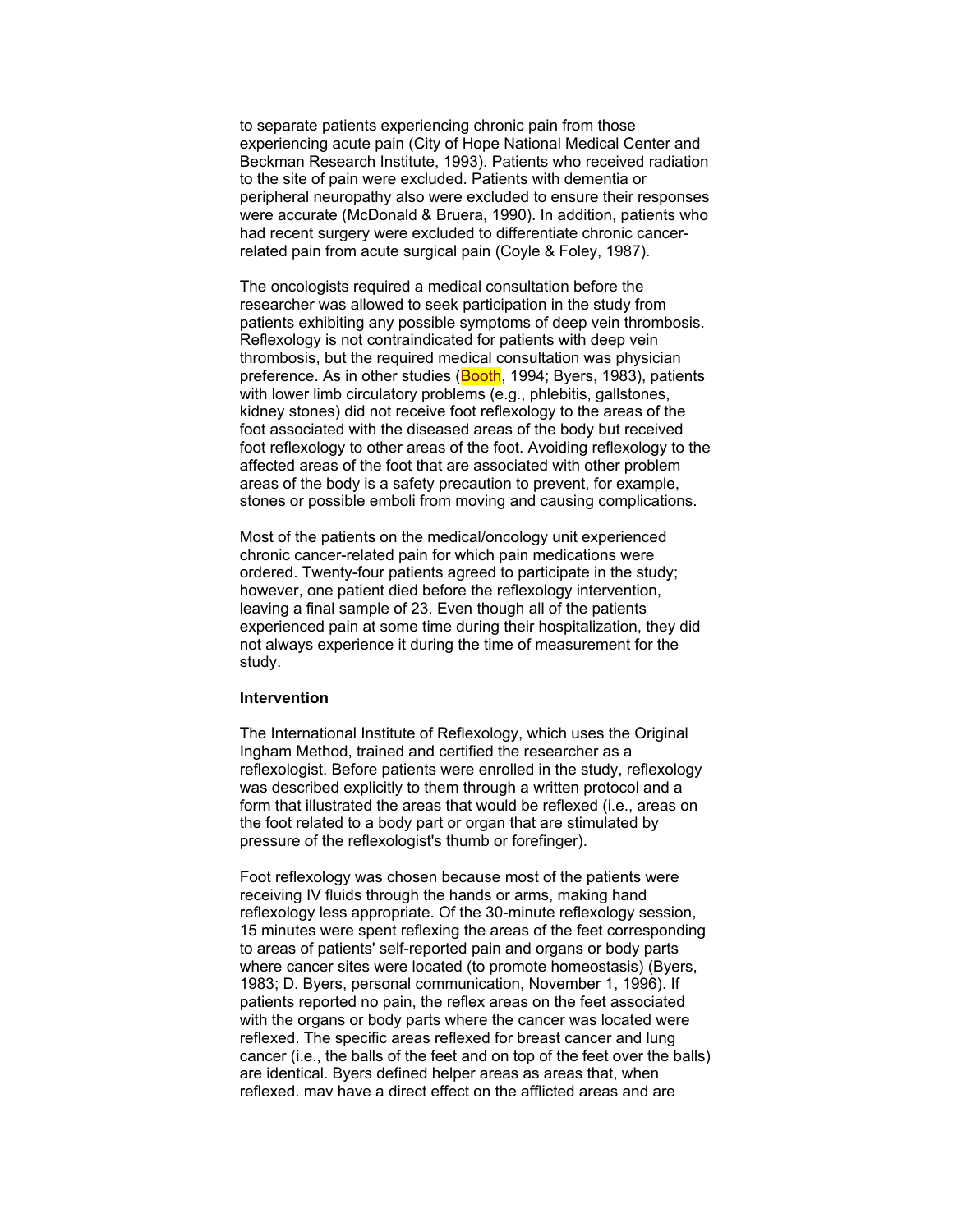used as reinforcements. These areas were reflexed to aid the specific area of the pain or cancer sites. Helper areas included the pituitary, thyroid, and adrenal glands to boost the immune response to stress (D. Byers, personal communication, November 1, 1996). If swelling was a problem, areas of the feet corresponding to the lymphatics were reflexed. The area corresponding to the solar plexus was reflexed on all patients as part of the relaxing techniques. Relaxing techniques, administered at the beginning and end of the session, comprised 10 minutes of the 30-minute reflexology session. Relaxing techniques consisted of a back-andforth movement of the reflexologist's palms on the outer edges of the patients' metatarsals and an ankle-loosening technique in which the reflexologist's palms were used to reflex the outer edges of the patients' ankles. Five minutes were devoted to reflexing the entire area of the feet to ensure that all areas of the body were covered.

Thirty-minute foot reflexology sessions are recommended (Byers, 1983; Oleson & Flocco, 1993; Rick, 1986; Tappan, 1978) and were administered using a crossover design during one of two consecutive researcher visits with each patient, between 7 am and 7 pm. Half of the patients received reflexology first and then served as their own control. The other half of the patients served as their own control first and then received reflexology. Hospital-brand lotion was applied to the feet at the end of the session (lotion was withheld during the reflexology to prevent the reflexologist from slipping over an area). The reflexologist responded to the patients' comments or questions during the session.

No intervention was used during the 30-minute control time. The researcher was not present during this time. At least 48 hours elapsed between the reflexology intervention and the control time. The mean time between the intervention and control was 2.4 days, with a maximum interval of 7 days. Patients continued their regular routine of rest and activity during that time period.

#### **Instruments**

Two instruments were used to measure anxiety and pain. The **VAS**, the simpler of the two instruments, was used to measure anxiety and administered first so that the procedure for completing a VAS could be explained. The VAS for anxiety is a 10-cm line with verbal anchors at each end stating "not anxious at all" to "the most anxious I have ever been" (Cline, Herman, Shaw, & Morton, 1992; McGuire, 1988). The VAS score ranged from 0-100. The instrument has been standardized and is reliable (Cline et al.).

The **Short-Form McGill Pain Questionnaire (SF-MPQ)** (Melzack, 1987) was used to measure pain. It contains descriptor words representing the sensory dimension of the pain experience (throbbing, shooting, stabbing, sharp, cramping, gnawing, hotburning, aching, heavy, tender, and splitting). Four descriptors (tiring-exhausting, sickening, fearful, and punishing-cruel) depict the affective dimension. The words are ranked according to intensity from 0-3 (none, mild, moderate, severe) (Melzack). The Present Pain Intensity (PPI) component of the SF-MPQ and a VAS measure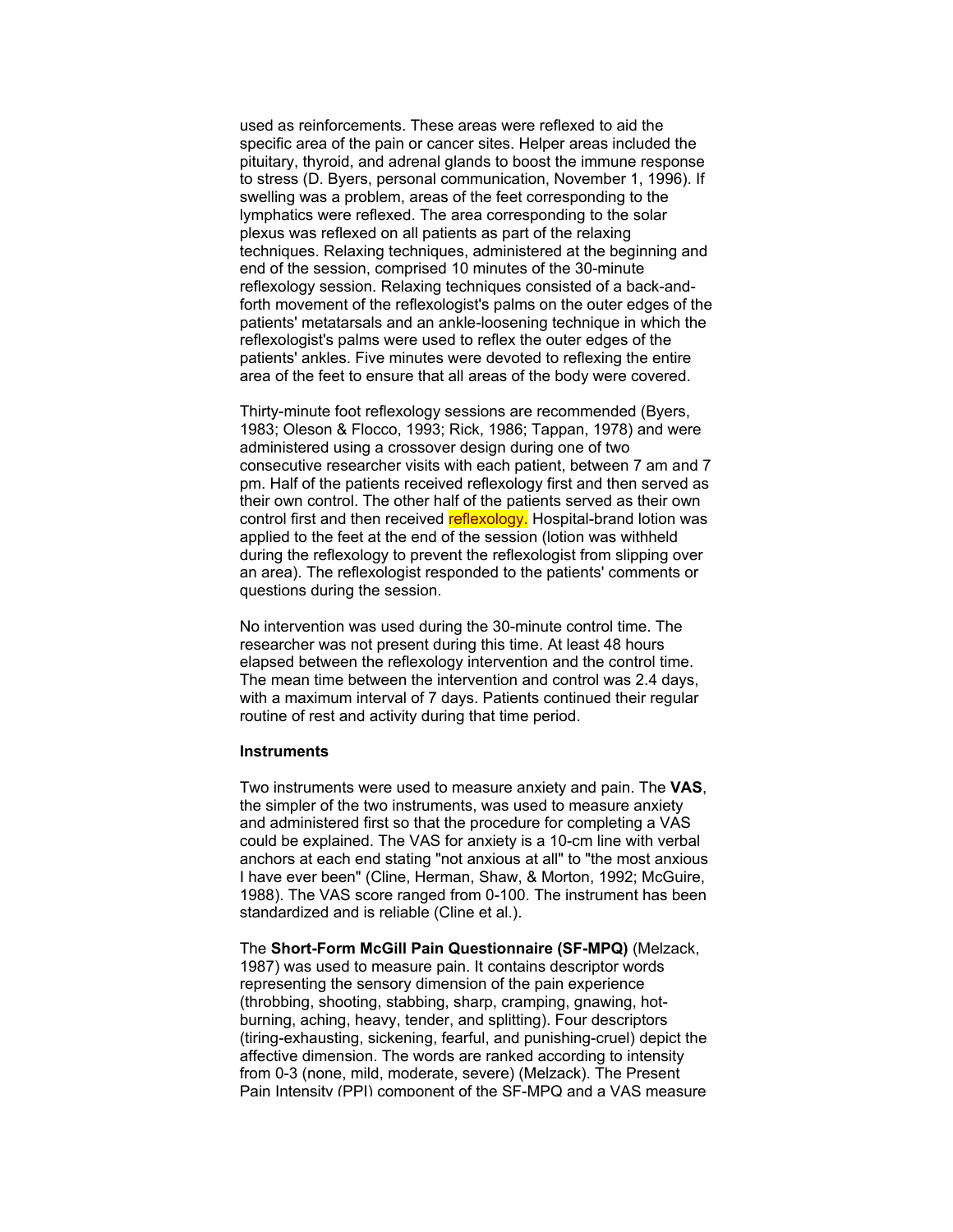the pain intensity. The PPI scores range from 0-5 and are accompanied by descriptor words (no pain, mild, discomforting, distressing, horrible, and excruciating).

The SF-MPQ takes only two to five minutes to administer and correlates highly with the sensory, affective, and total indices of the longer McGill Pain Questionnaire. It is sensitive to therapies such as analgesic drugs, epidural blocks, and transcutaneous electrical nerve stimulation (Melzack, 1987). Validity and reliability of the SF-MPQ have been established with patients with chronic cancer pain (Dudgeon, Raubertas, & Rosenthal, 1993). Correlations between the long and short forms ranged from  $r = 0.81 - 0.97$  for the descriptive words.

Demographic data collected included age, gender, race, education, and income. Other pertinent information included diagnoses (specific type of cancer, metastasis sites, and diagnoses other than cancer) and, based on a previous study (Stephenson, 1990), medications (pain and other medications) taken within the last 24 hours.

#### **Data Analysis**

Data were analyzed using the Statistical Analysis System and provided descriptive statistics, correlations, and univariate analysis. The Wilcoxon and Signed-Rank tests were used for analyses because of the highly skewed distribution of data.

Group A and Group B each were pretested and post-tested at two separate times. Medications were treated as categorical variables. Demographic data were collapsed into two categories for each variable to enhance the clarity of the data.

#### [Top of Page](http://www.ons.org/xp6/ONS/Library.xml/ONS_Publications.xml/ONF.xml/ONF2000.xml/JF2000.xml/Members_Only/)

#### **Results**

Of the total sample of 23 patients, 13 (56.5%) had breast cancer and 10 (43.5%) had lung cancer (see [Table 1\)](http://www.ons.org/images/Library/ons_publications/onf/2000/January_February/Stephenson_tab_1.gif). Of the 13 patients with breast cancer, 10 had metastases. Of the 10 patients with lung cancer, 5 had metastases.

Medications given to the sample on control and intervention days were not significantly different. On the control and intervention days, 14 patients (61%) received opioids. On the control day, six patients (26%) received nonopioid analgesics, and, on the intervention day, seven patients (30%) received nonopioid analgesics.

#### **Anxiety**

Anxiety scores, used to measure the effects of foot reflexology on anxiety, were significantly lower after foot reflexology in both groups of patients and between the two groups. [Table 2](http://www.ons.org/images/Library/ons_publications/onf/2000/January_February/Stephenson_tab_2.gif) indicates post-test scores minus pretest scores with the reflexology intervention and the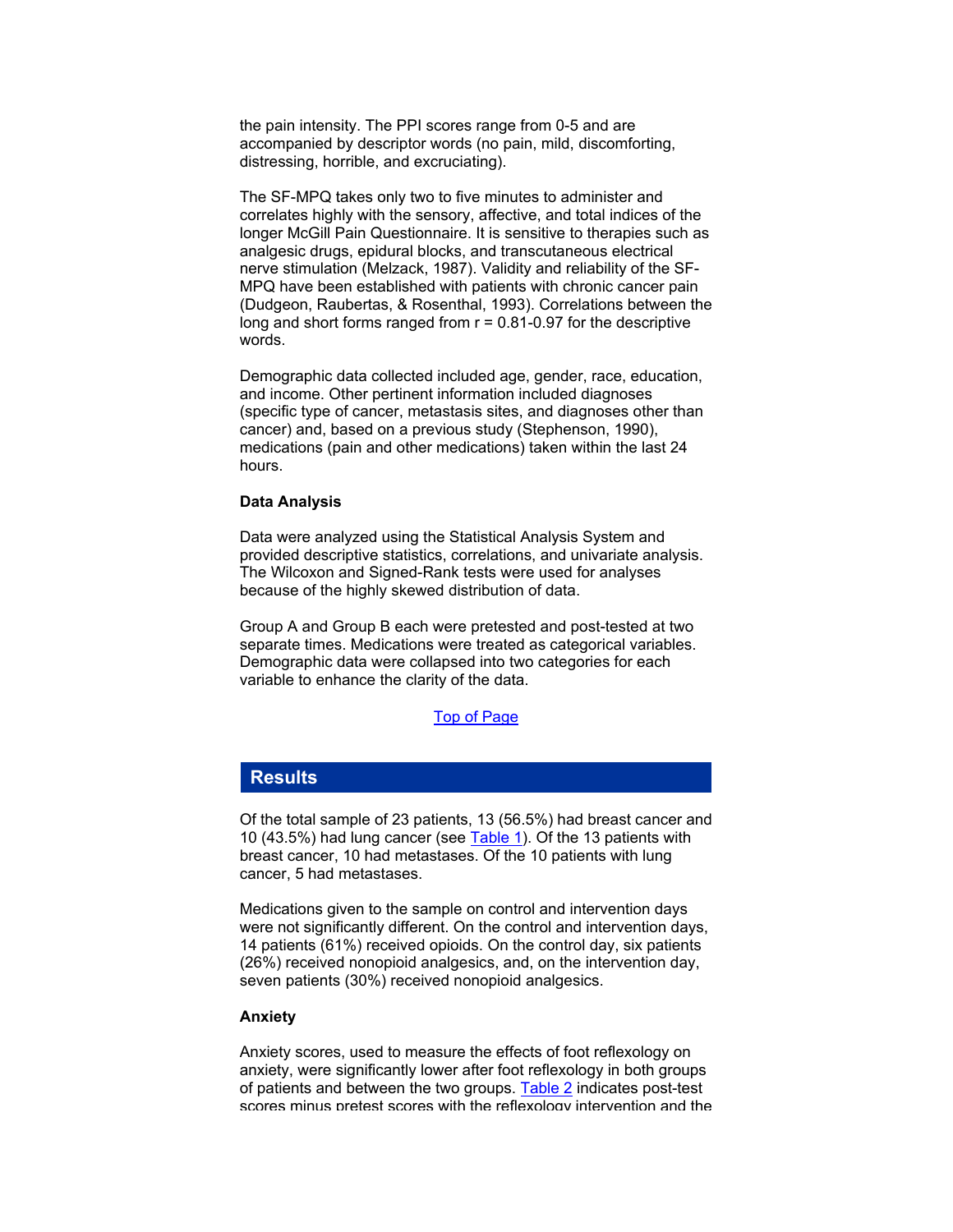differences between anxiety scores of the control group and following reflexology treatments.

#### **Pain**

The 13 patients with breast cancer (11 reporting pain) experienced a significant decrease in pain following foot reflexology as measured by the descriptive words of the SF-MPQ (see [Table 3\)](http://www.ons.org/images/Library/ons_publications/onf/2000/January_February/Stephenson_tab_3.gif). Because only two patients with lung cancer reported pain, results from this group of subjects could not be calculated. The differences in pain between the groups as measured by the PPI and VAS were not significant.

### [Top of Page](http://www.ons.org/xp6/ONS/Library.xml/ONS_Publications.xml/ONF.xml/ONF2000.xml/JF2000.xml/Members_Only/)

## **Discussion**

Patients with breast and lung cancer experienced significantly decreased anxiety following reflexology. Patients with lung cancer experienced the greatest decrease in anxiety. Because the majority of these patients were male, gender was a confounder with cancer type.

In addition, patients with breast cancer experienced significantly decreased pain, as measured by the descriptive words of the SF-MPQ, following reflexology. Additional study is required to determine the effects of foot reflexology on pain as measured by the intensity sections of the SF-MPQ, the VAS, and the PPI. The fact that the mean pain score on the VAS was only 20.13 for the sample as a whole before reflexology and most patients with lung cancer reported no pain at the time of measurement may explain, in part, the nonsignificant decrease in pain in either group. Other patients were taking medications to manage their pain.

The findings of this study are consistent with the literature regarding reflexology (Oleson & Flocco, 1993; Omura, 1994). Reflexology can be used to decrease anxiety and pain in patients with cancer. Despite the fact that the patients in this study were taking drugs to manage pain, 61% reported pain at some time during the study. Reflexology also can be an avenue for increasing human touch, which is a basic human need. Reflexology can be performed anywhere, requires no special equipment, is noninvasive, and does not interfere with patients' privacy. Some patients in this study were concerned that their feet might have an odor. Washing patients' feet first and applying cornstarch if the feet are moist can remedy this concern.

Future research studies are needed to compare reflexology with other complementary/alternative therapies (e.g., massage, healing touch, relaxation response). Repetitive sessions of reflexology might be studied for a cumulative effect. Research on cost-effectiveness and gender and aging differences associated with reflexology would enhance the efficacy of practitioners' incorporation of reflexology into their practice. Research to ensure that the best nonpharmacologic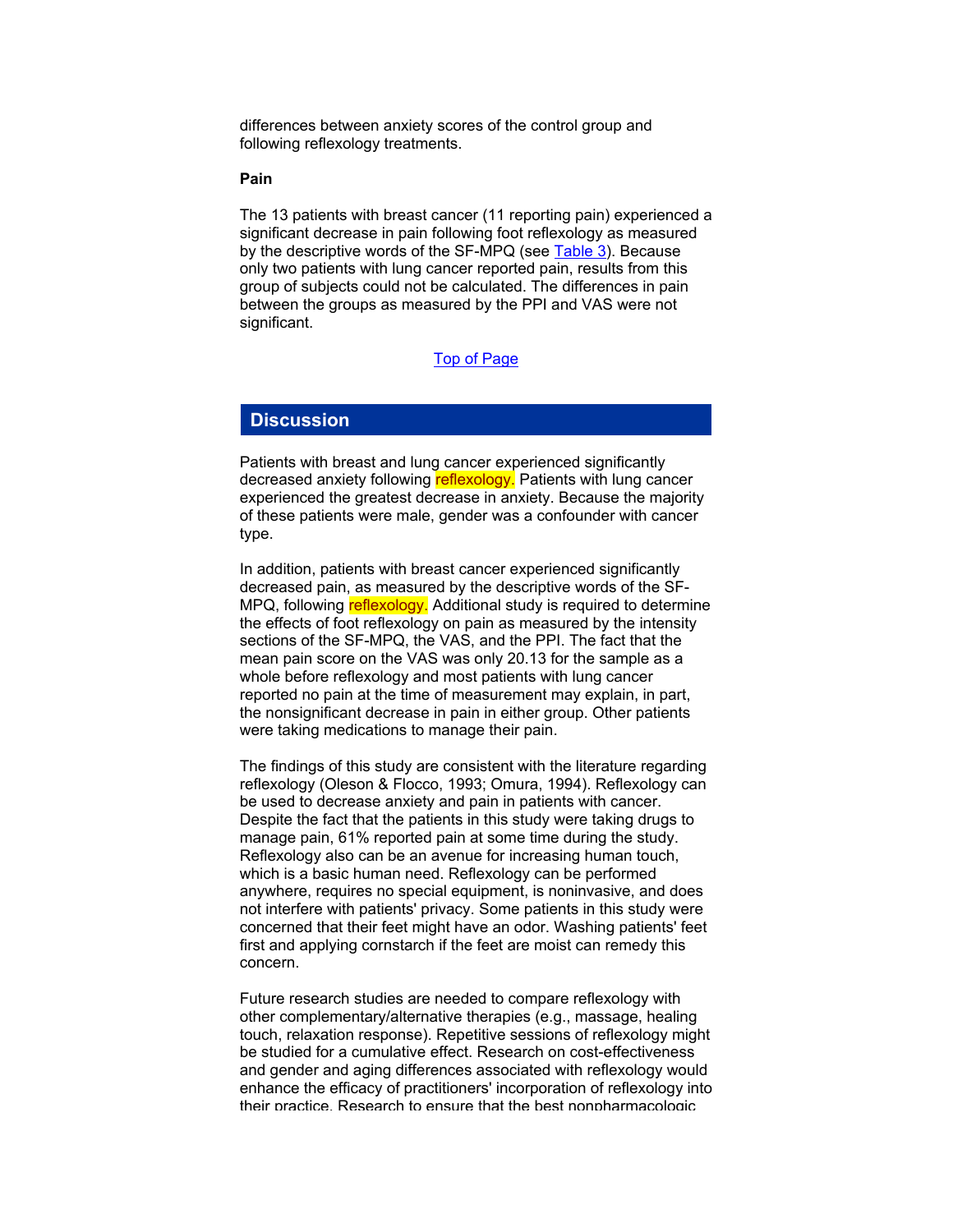methods are matched with different types of pain will contribute to the expanding knowledge of pain.

Limitations of this study were the small sample size (considering that only two of the patients with lung cancer reported pain during the measurement) and the unusually high representation of males with lung cancer. The crossover design allowed the 23 patients to be their own control, which lessened the problem of a small sample size. Because only 11 patients with breast cancer measured pain that was reportable, future studies would benefit from a pain score minimum as part of the inclusion criteria. Replication with a larger sample of a single cancer type is necessary to limit the type of pain. Studies testing nonpharmacologic interventions for anxiety and pain continue to be a challenge but will provide vital information for healthcare providers to manage symptoms of patients with cancer.

Nurses who wish to incorporate reflexology in their practice can study it in the book *Better Health With Foot Reflexology* (Byers, 1983). Certification in reflexology through the International Institute of Reflexology involves 100 hours of study (books, study guides, videos, and seminars), 100 hours of documented practice of reflexology sessions, and a written and practical examination about the Ingham Method of Reflexology. Certification is the best way to ensure proper performance of the technique and can be obtained in a minimum of nine months. Practitioners can obtain more information about reflexology by contacting International Institute of Reflexology, 5650 1st Avenue North, St. Petersburg, FL 33710-7912 (727-343-4811; [ftreflex@concentric.net](mailto:ftreflex@concentric.net), e-mail; <http://www.reflexology-usa.net/>, Web site).

### [Top of Page](http://www.ons.org/xp6/ONS/Library.xml/ONS_Publications.xml/ONF.xml/ONF2000.xml/JF2000.xml/Members_Only/)

#### **References**

Barbour, L.A., McGuire, D.B., & Kirchhoff, K.T. (1986). Nonanalgesic methods of pain control used by cancer outpatients. *Oncology Nursing Forum, 13* (6), 56-60.

Booth, B. (1994). Reflexology. *Nursing Times, 90* (l), 38-40.

Byers, D.C. (1983). *Better health with foot reflexology*. St. Petersburg, FL: Ingham Publishing.

City of Hope National Medical Center and Beckman Research Institute. (1993). *Managing cancer pain at home*. Duarte, CA: Author.

Cline, M.E., Herman, J., Shaw, E., & Morton, R.D. (1992). Standardization of the visual analogue scale. *Nursing Research, 41*, 378-379.

Coyle, N., & Foley, K. (1987). Prevalence and profile of pain syndromes in cancer patients. In D.B. McGuire & C.H. Yarbro (Eds.), *Cancer pain management* (pp. 21-46). New York: Grune &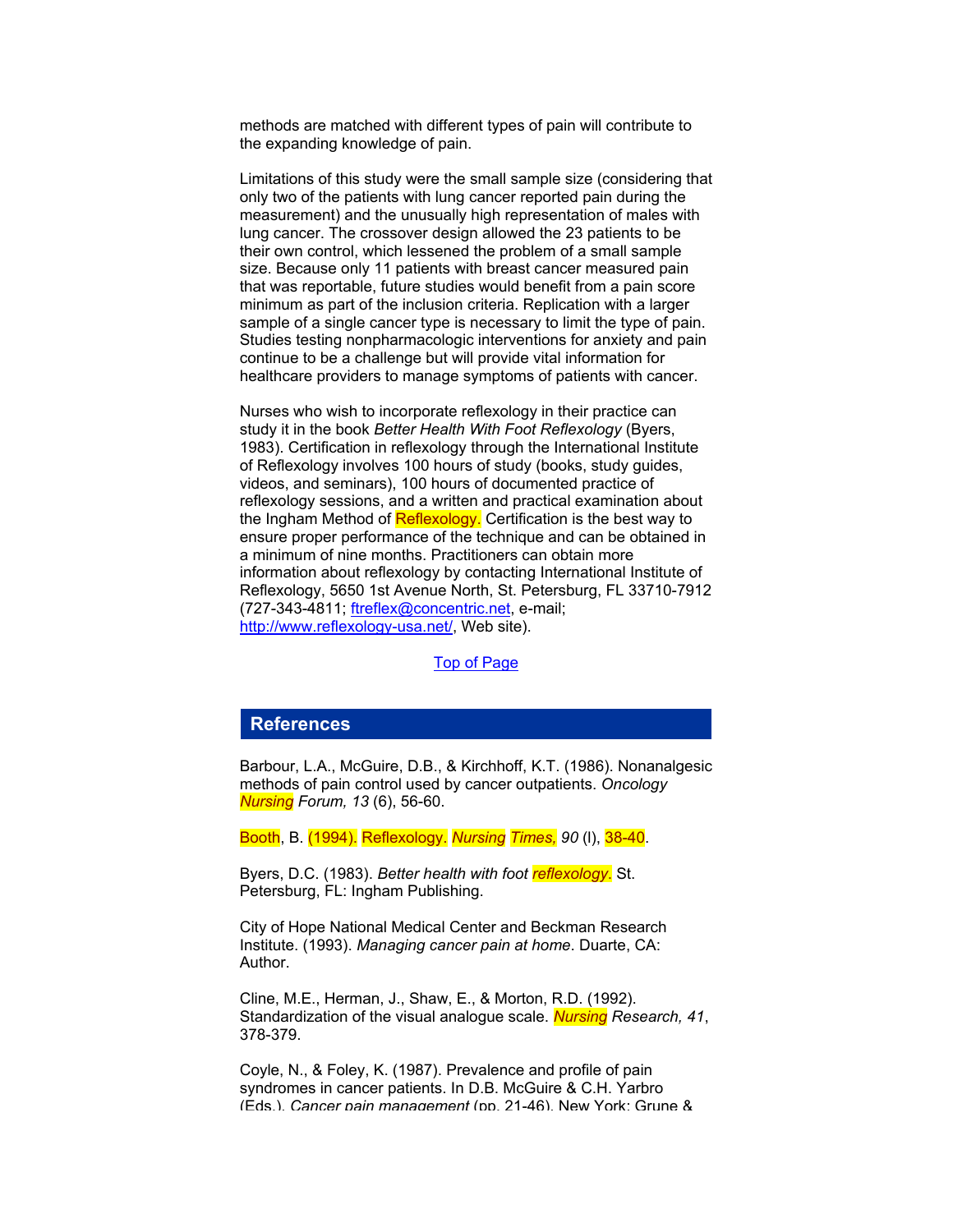**Stratton** 

Crowther, D. (1991). Complementary therapy in practice. *Nursing Standard, 5* (23), 25-27.

Daly, L.E., Bourke, G.J., & McGilvray, J. (1991). *Interpretation and uses of medical statistics*. Oxford, England: Blackwell Scientific Publications.

Dobbs, B.Z. (1985). Alternative health approaches. *Nursing Mirror, 160* (9), 41-42.

Dossey, B.M., Keegan, L., Guzzetta, C.E., & Kolkmeier, L.G. (1995). *Holistic nursing* (2nd ed.). Gaithersburg, MD: Aspen Publishers.

Dudgeon, D., Raubertas, R.F., & Rosenthal, S.N. (1993). The Short-Form McGill Pain Questionnaire in chronic cancer pain. *Journal of Pain and Symptom Management, 8*, 191-195.

Ferrell, B.R., Cohen, M.Z., Rhiner, M., & Rozek, A. (1991). Pain as a metaphor for illness. Part II: Family caregivers' management of pain. *Oncology Nursing Forum, 18*, 1315-1321.

Ferrell-Torry, A.T., & Glick, O.J. (1993). The use of therapeutic massage as a nursing intervention to modify anxiety and the perception of cancer pain. *Cancer Nursing, 16*, 93-101.

Herman, J.A. (1990). *VAS for anxiety* (Report). Columbia, SC: The University of South Carolina College of Nursing.

McDonald, N., & Bruera, E. (1990). Clinical trials in cancer pain research. In K.M. Foley, J.J. Bonica, & V. Ventafridda (Eds.), *Advances in pain research and therapy. Vol. 16. Proceedings of the Second International Congress on Cancer Pain* (pp. 443-449). New York: Raven Press.

McGuire, D.B. (1988). Measuring pain. In M. Frank-Stromborg (Ed.), *Instruments for clinical nursing research* (pp. 333-356). Norwalk, CT: Appleton and Lange.

Meek, S.S. (1993). Effects of slow stroke back massage on relaxation in hospice clients. *Image, 25*, 17-21.

Melzack, R. (1987). The Short-Form McGill Pain Questionnaire: Major properties and scoring methods. *Pain, 30*, 191-197.

Micozzi, M.S. (Ed.). (1996). *Fundamentals of complementary and alternative medicine*. New York: Churchill Livingston.

Montbriand, M.J. (1993). Freedom of choice: An issue concerning alternative therapies chosen by patients with cancer. *Oncology Nursing Forum, 20*, 1195-1201.

Montbriand, M.J. (1994). An overview of alternative therapies chosen by patients with cancer. *Oncology Nursing Forum, 21*, 1547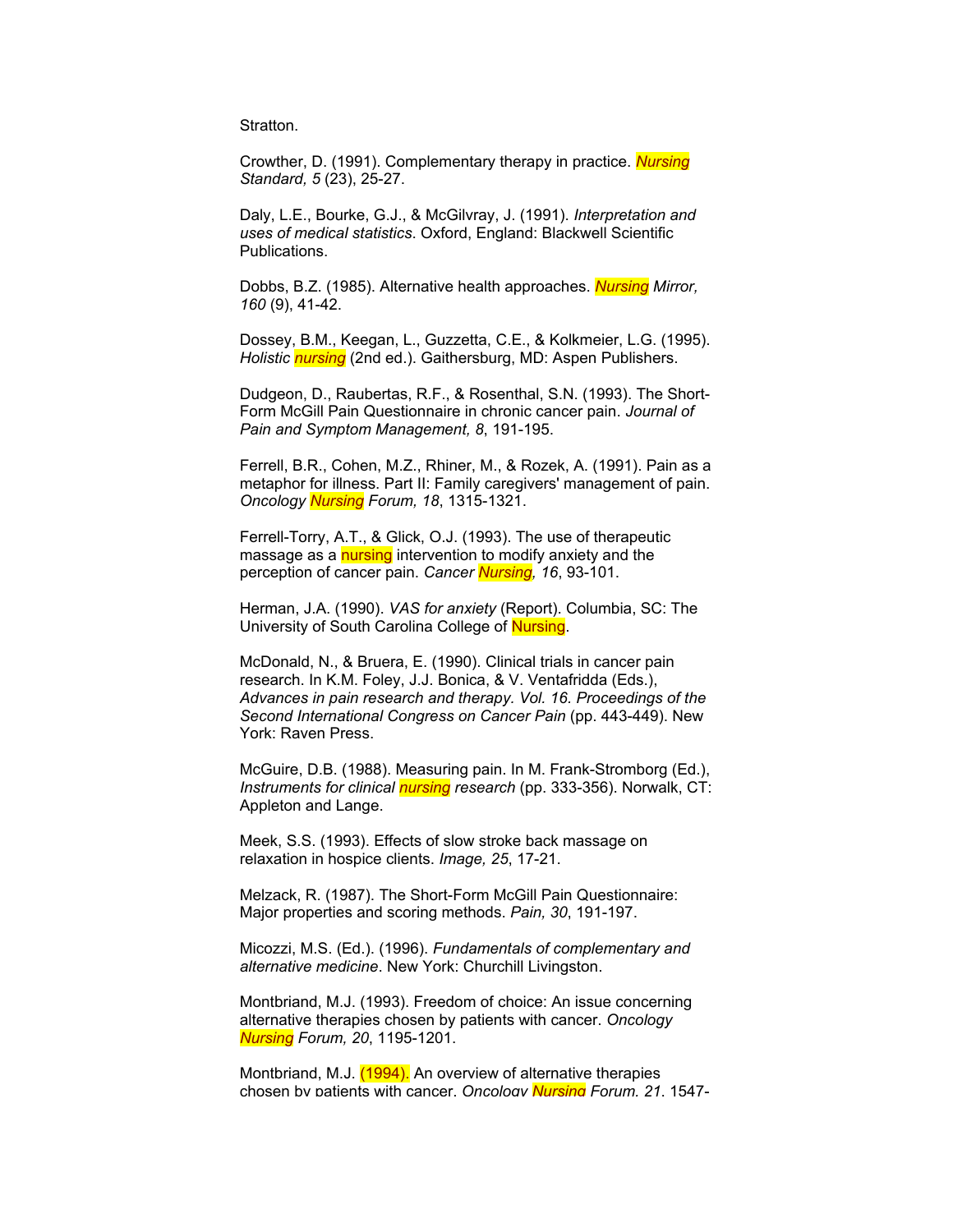1554.

Montbriand, M.J. (1995). Decision tree model describing alternate health care choices made by oncology patients. *Cancer Nursing, 18*, 104-117.

Oleson, T., & Flocco, W. (1993). Randomized controlled study of premenstrual symptoms treated with ear, hand, and foot reflexology. *Obstetrics and Gynecology, 82*, 906-911.

Omura, Y. (1994). Accurate localization of organ representation areas on the feet and hands using the Bi-Digital O-Ring Test resonance phenomenon: Its clinical implication in diagnosis and treatment--Part I. *Acupuncture and Electro-Therapeutics Research International, 19*, 153-190.

Payne, R. (1990). Pathophysiology of cancer pain. In K.M. Foley, J.J. Bonica, & V. Ventafridda (Eds.), *Advances in pain research and therapy. Vol. 16. Proceedings of the Second International Congress on Cancer Pain* (pp. 13-26). New York: Raven Press.

Portenoy, R.K. (1990). Continuous intravenous infusion of opioid drugs in the management of cancer pain. In K.M. Foley, J.J. Bonica, & V. Ventafridda (Eds.), *Advances in pain research and therapy. Vol. 16. Proceedings of the Second International Congress on Cancer Pain* (pp. 219-229). New York: Raven Press.

Rick, S. (1986). *The reflexology workout*. New York: Harmony Books.

Stephenson, N. (1990). *A comparison of nurse and patient perception of patients' postsurgical pain*. Unpublished master's thesis, East Carolina University, Greenville, North Carolina.

Tappan, F.M. (1978). *Healing-massage techniques*. Reston, VA: Reston.

U.S. Department of Health and Human Services. (1994). *Management of cancer pain* (AHCPR Publication No. 94-0592). Rockville, MD: Author.

Weinrich, S.P., & Weinrich, M.C. (1990). The effect of massage on pain in cancer patients. *Applied Nursing Research, 3*, 140-145.

Wilkie, D., Lovejoy, N., Dodd, M., & Tesler, M. (1988). Cancer pain control behaviors: Description and correlation with pain intensity. *Oncology Nursing Forum, 15*, 723-731.

*Nancy L.N. Stephenson, PhD, RN, CS, is an assistant professor in the School of Nursing at East Carolina University in Greenville, NC. Sally P. Weinrich, RN, PhD, FAAN, is a professor in the College of Nursing at the University of Louisville in Kentucky. Abbas S. Tavakoli, DrPH, is a statistician in the College of Nursing's Office of Research at the University of South Carolina in Columbia.*